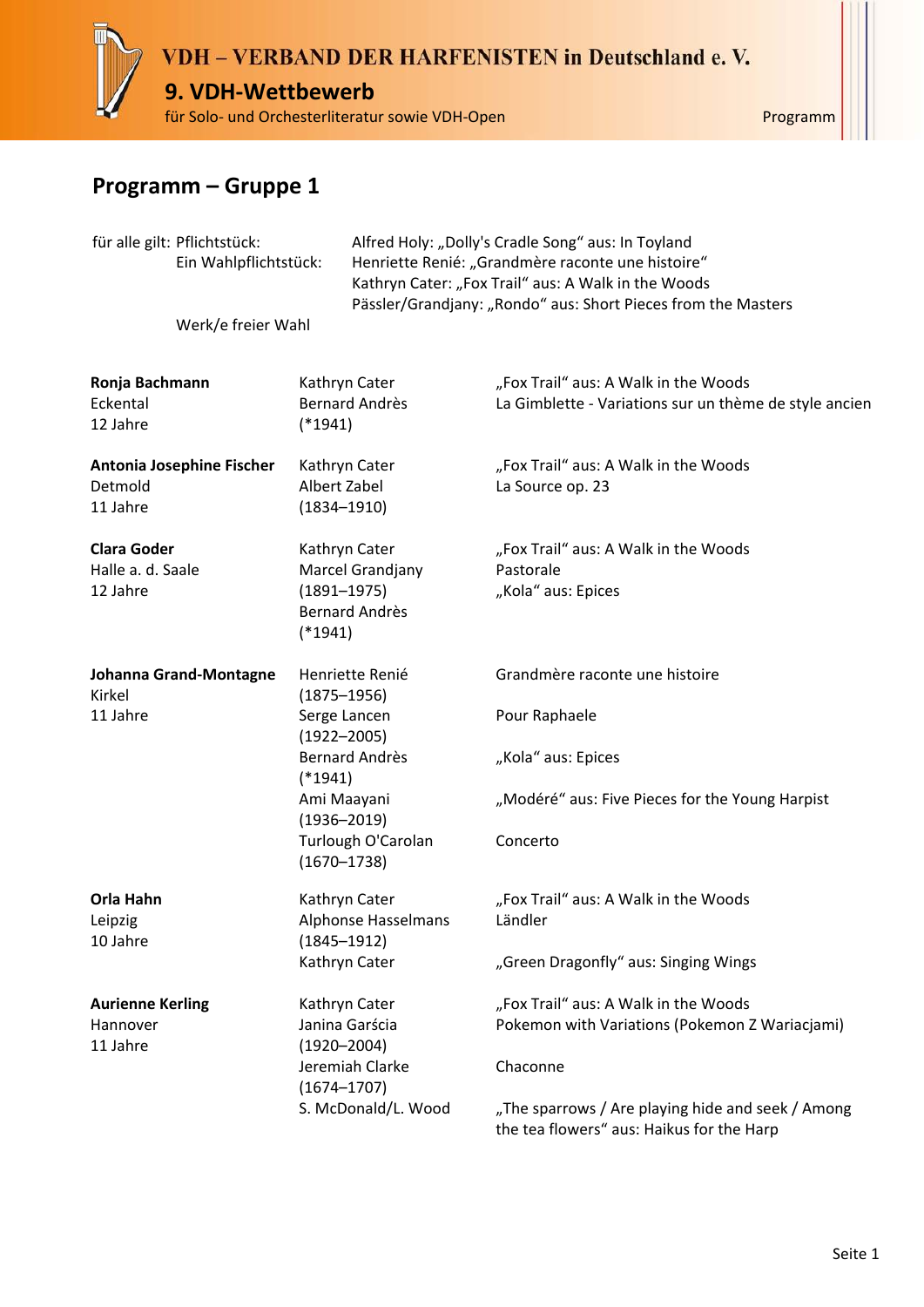#### **9. VDH-Wettbewerb**

für Solo- und Orchesterliteratur sowie VDH-Open Programm

| <b>Eva Kochs</b><br>Dorsten<br>11 Jahre  | Pässler/Grandjany<br>Giovanni Pescetti<br>$(1704 - 1766)$ | "Rondo" aus: Short Pieces from the Masters<br>Allegretto            |
|------------------------------------------|-----------------------------------------------------------|---------------------------------------------------------------------|
|                                          | Albert Zabel<br>$(1834 - 1910)$                           | Marguerite au rouet                                                 |
| <b>Jacob Lorenz</b>                      | Kathryn Cater                                             | "Fox Trail" aus: A Walk in the Woods                                |
| Burgdorf<br>10 Jahre                     | John Williams<br>$(*1932)$                                | "Hedwig's Theme" aus: Harry Potter                                  |
|                                          | Jeremiah Clarke<br>$(1674 - 1707)$                        | Chaconne                                                            |
|                                          | Alphonse Hasselsmans<br>$(1845 - 1912)$                   | "Rouet" aus: Trois Petites Pieces Faciles                           |
| <b>Aurelia Noichl</b><br>Aschau/Chiemgau | Henriette Renié<br>$(1875 - 1956)$                        | Grandmère raconte une histoire                                      |
| 12 Jahre                                 | Deborah Henson-Conant<br>$(*1953)$                        | Baroque Flamenco (Version 2)                                        |
|                                          | Sophia Dussek<br>(1775-nach 1847)                         | "Allegretto" aus: Sonate 2 F-Dur aus: Three Sonatas<br>for the Harp |
| Lucy Pogolski<br>Vaterstetten            | Henriette Renié<br>$(1875 - 1956)$                        | Grandmère raconte une histoire                                      |
| 8 Jahre                                  | Bernard Andrès<br>$(*1941)$                               | "Kola" aus: Epices                                                  |
|                                          | Christoph Pampuch<br>$(*1959)$                            | "Morgenkaffee in der Wüste" aus: Blaue Diamanten                    |
|                                          | Joan Ambrosio Dalza<br>(16. Jhd.)                         | Paduana Alla Venetiana                                              |
|                                          | Mark Pogolski<br>$(*1977)$                                | Nordlied                                                            |
| Eva Symanowski                           | Kathryn Cater                                             | "Fox Trail" aus: A Walk in the Woods                                |
| Jena<br>12 Jahre                         | R. Nicolas-Charles Bochsa<br>$(1789 - 1856)$              | Rondo                                                               |
| <b>Leopold Wagner</b>                    | Kathryn Cater                                             | "Fox Trail" aus: A Walk in the Woods                                |
| Holzkirchen<br>11 Jahre                  | Johann Ladislaus Dussek<br>$(1760 - 1812)$                | "Adagio" aus: Sonatina VI                                           |
|                                          | <b>Alphonse Hasselmans</b><br>$(1845 - 1912)$             | "Rouet" aus: Trois Petites Pièces Faciles                           |
|                                          | <b>Bernard Andrès</b><br>$(*1941)$                        | "Cannelle" aus: Epices                                              |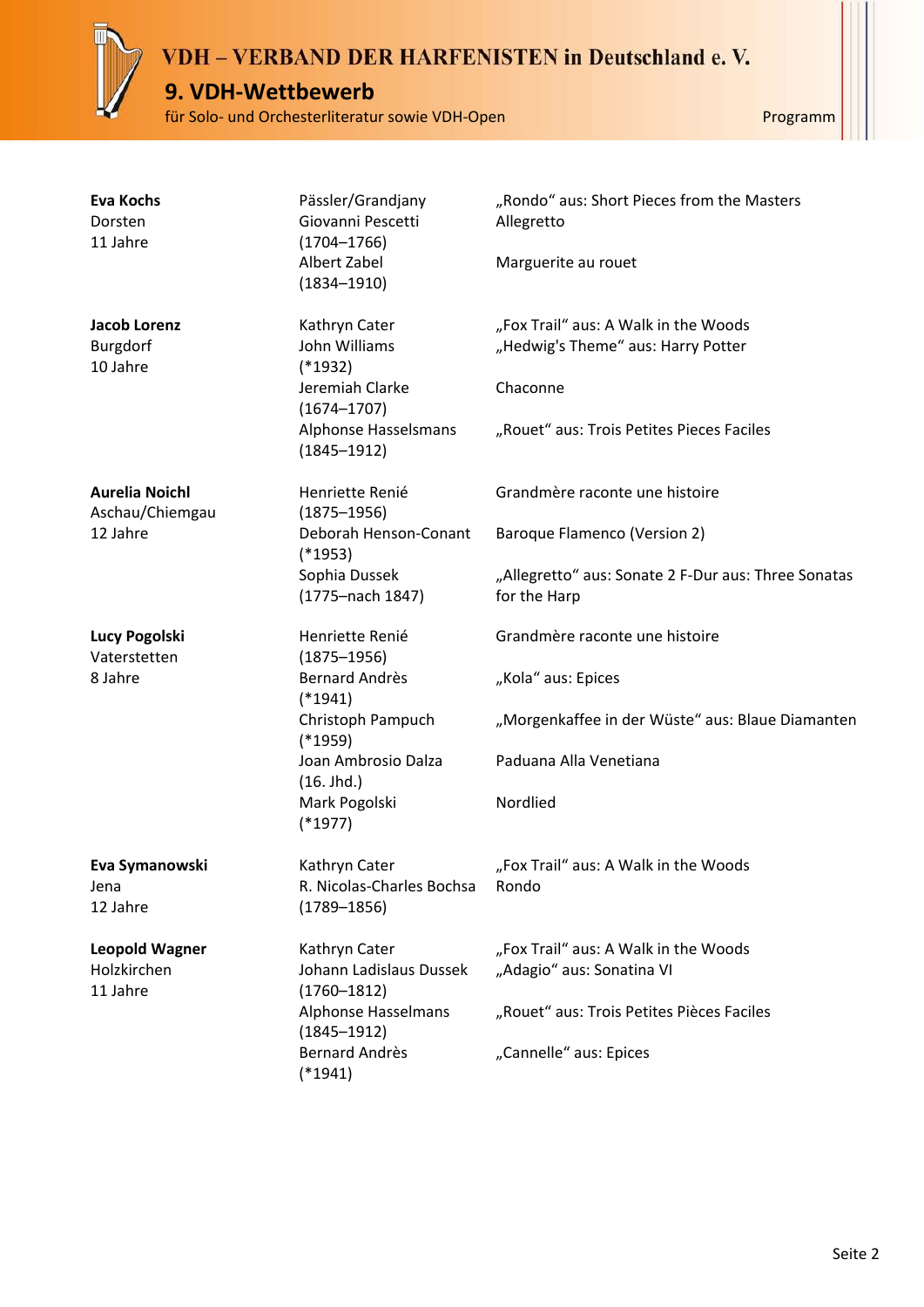

### **Programm – Gruppe 2 a**

| für alle gilt: Pflichtstück:<br>Ein Wahlpflichtstück:<br>Werk/e freier Wahl |  | John Parry: A Highland Laddy<br>Kathryn Cater: "Tango of the Owls" aus: A Walk in the Woods<br>Alexander Tscherepnin: Quatre Caprices Diatoniques, Nr. 1<br>Bernard Andrès: Danse d'Automne, Nr. 1 |                                                  |                                                                                              |
|-----------------------------------------------------------------------------|--|----------------------------------------------------------------------------------------------------------------------------------------------------------------------------------------------------|--------------------------------------------------|----------------------------------------------------------------------------------------------|
| Keelan Gögelein<br>Potsdam                                                  |  |                                                                                                                                                                                                    | Alexander Tscherepnin<br>$(1899 - 1977)$         | Quatre Caprices Diatoniques, Nr. 1                                                           |
| 15 Jahre                                                                    |  |                                                                                                                                                                                                    | Nancy Gustavson<br>$(1921 - 1997)$               | "A Moorish Garden" aus: The Magic Road                                                       |
|                                                                             |  | $(*1941)$                                                                                                                                                                                          | <b>Bernard Andrès</b>                            | Danse d'Automne, Nr. 3                                                                       |
|                                                                             |  | Annie Challan<br>$(*1936)$                                                                                                                                                                         |                                                  | <b>Broceliande</b>                                                                           |
| Emma Tjorven Koller<br>Hannover                                             |  | $(*1941)$                                                                                                                                                                                          | Bernard Andrès                                   | Danse d'Automne, Nr. 1                                                                       |
| 14 Jahre                                                                    |  |                                                                                                                                                                                                    | <b>Michel Capelier</b><br>$(1945 - 2021)$        | Variations sur un air anonyme anglais                                                        |
|                                                                             |  |                                                                                                                                                                                                    | S. McDonald/L. Wood                              | "Dance from one blade of grass / To another, / Pearls<br>of dew!" aus: Haikus for the Harp   |
| <b>Friederike Mensching</b><br>Nürnberg<br>13 Jahre                         |  |                                                                                                                                                                                                    | Kathryn Cater<br>Serge Lancen<br>$(1922 - 2005)$ | "Tango of the Owls" aus: A Walk in the Woods<br>Pour Raphaele                                |
|                                                                             |  | $(*1941)$                                                                                                                                                                                          | Bernard Andrès                                   | "Gingembre" aus: Epices<br>Danses d'automne Nr. 3                                            |
| Juliana Müller<br>Möhrendorf<br>13 Jahre                                    |  | $(*1941)$                                                                                                                                                                                          | Kathryn Cater<br>Bernard Andrès                  | "Tango of the Owls" aus: A Walk in the Woods<br>Danse d'Automne, Nr. 1                       |
|                                                                             |  |                                                                                                                                                                                                    | François Couperin<br>$(1668 - 1733)$             | Sœur Monique                                                                                 |
| Livia Neumüller<br>Düsseldorf                                               |  | $(*1941)$                                                                                                                                                                                          | Bernard Andrès                                   | Danse d'automne Nr. 1                                                                        |
| 13 Jahre                                                                    |  | $(*1953)$                                                                                                                                                                                          | Deborah Henson-Conant                            | Nataliana                                                                                    |
|                                                                             |  | $(*1941)$                                                                                                                                                                                          | Bernard Andrès                                   | "Vanille" und "Pistache" aus: Epices I                                                       |
| Katharina Walcher<br>Potsdam<br>13 Jahre                                    |  | Uschi Laar                                                                                                                                                                                         | Kathryn Cater<br>Antonio Vivaldi                 | "Tango of the Owls" aus: A Walk in the Woods<br><b>Desiree</b><br>"Largo" aus: op. 8, Nr. 4, |
|                                                                             |  |                                                                                                                                                                                                    | $(1678 - 1741)$                                  | ("Der Winter" aus: Die 4 Jahreszeiten - arr.: Daniel<br>Burton)                              |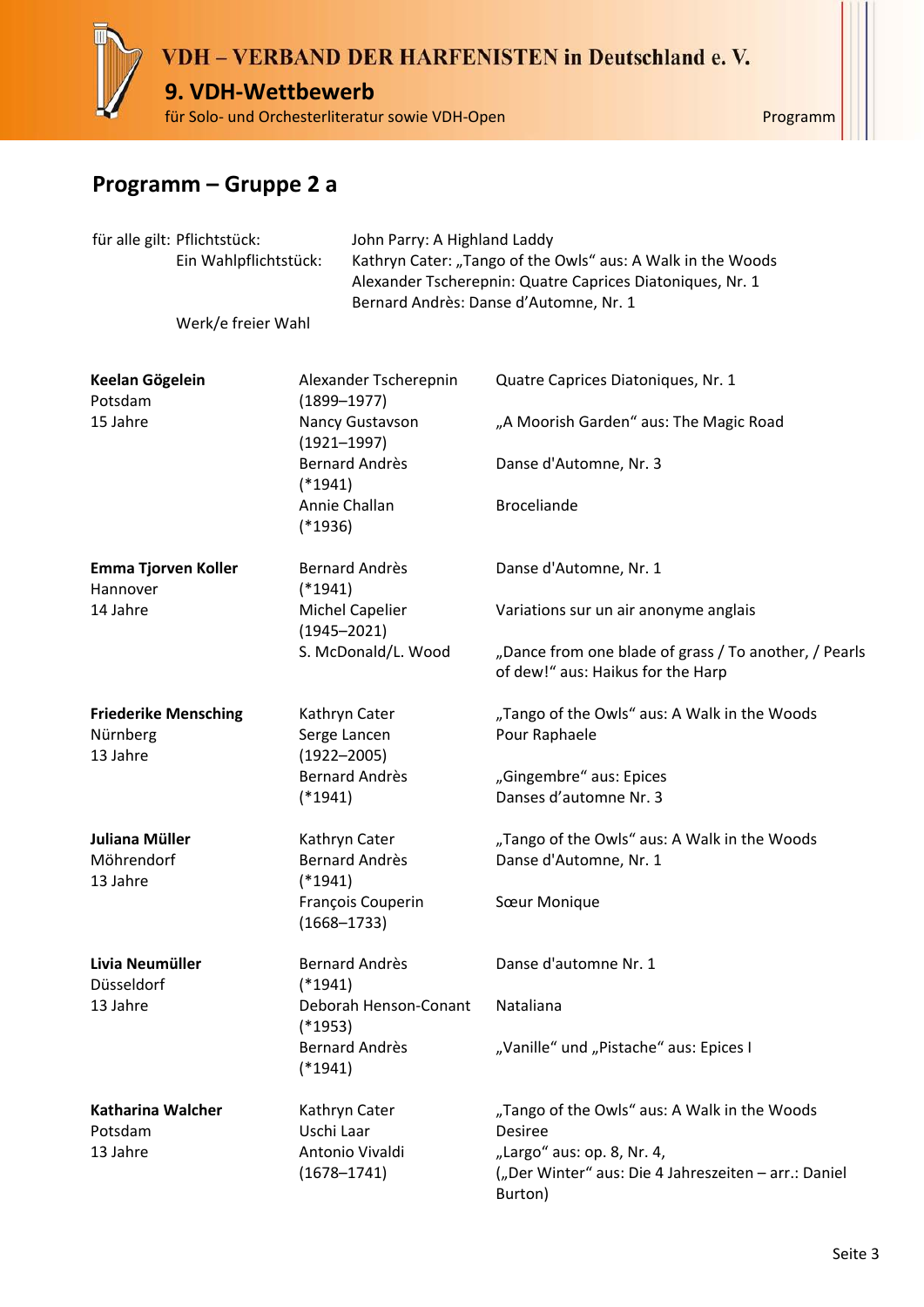## VDH - VERBAND DER HARFENISTEN in Deutschland e.V. **9. VDH-Wettbewerb** für Solo- und Orchesterliteratur sowie VDH-Open Programm

### **Programm – Gruppe 2 b**

| für alle gilt: Pflichtstück:<br>Ein Wahlpflichtstück: |                    | Wilhelm Posse: Wellenspiel<br>Felix Godefroid: "La Sérénade" aus: École mélodique<br>F. J. Naderman: Sonate Nr. 3, 1. Satz mit Einleitung<br>aus: Sept Sonates progressives<br>Sergiu Natra: Sonatina for Harp, 1. Satz Allegretto semplice |                                              |                                                                                       |
|-------------------------------------------------------|--------------------|---------------------------------------------------------------------------------------------------------------------------------------------------------------------------------------------------------------------------------------------|----------------------------------------------|---------------------------------------------------------------------------------------|
|                                                       | Werk/e freier Wahl |                                                                                                                                                                                                                                             |                                              |                                                                                       |
| <b>Charlotte Bommas</b>                               |                    |                                                                                                                                                                                                                                             | Felix Godefroid                              | "La Sérénade" aus: École mélodique                                                    |
| Neckarwestheim<br>10 Jahre                            |                    | Nino Rota                                                                                                                                                                                                                                   | $(1818 - 1897)$<br>$(1911 - 1979)$           | Sarabanda et Toccata                                                                  |
| <b>Adelaida Gaese</b><br>Düsseldorf                   |                    |                                                                                                                                                                                                                                             | F. J. Naderman<br>$(1781 - 1835)$            | Sonate Nr. 3, 1. Satz                                                                 |
| 13 Jahre                                              |                    |                                                                                                                                                                                                                                             | Alphonse Hasselmans<br>$(1845 - 1912)$       | Fileuse (Marguerite au rouet)                                                         |
|                                                       |                    | Alexander Glazunov<br>$(1865 - 1936)$                                                                                                                                                                                                       |                                              | "Prélude und Variation" aus: Raymonda                                                 |
| Maria Hauptmann<br>Biberach an der Riß                |                    |                                                                                                                                                                                                                                             | Felix Godefroid<br>$(1818 - 1897)$           | "La Sérénade" aus: École mélodique                                                    |
| 15 Jahre                                              |                    |                                                                                                                                                                                                                                             | Alphonse Hasselmans<br>$(1845 - 1912)$       | La Source                                                                             |
|                                                       |                    |                                                                                                                                                                                                                                             | Mateo Albeniz<br>$(1755 - 1831)$             | Sonata en re                                                                          |
| <b>Florian Hillienhoff</b><br>Schwabach               |                    |                                                                                                                                                                                                                                             | Sergiu Natra<br>$(1924 - 2021)$              | Sonatina for Harp, 1. Satz Allegretto semplice                                        |
| 14 Jahre                                              |                    |                                                                                                                                                                                                                                             | Marcel Tournier<br>$(1879 - 1951)$           | Thème et Variations                                                                   |
| <b>Sophie Niggemann</b><br>München                    |                    |                                                                                                                                                                                                                                             | Felix Godefroid<br>$(1818 - 1897)$           | "La Sérénade" aus: École mélodique                                                    |
| 14 Jahre                                              |                    |                                                                                                                                                                                                                                             | François Petrini<br>$(1744 - 1819)$          | La bonne aventure ô gué                                                               |
| <b>Sophie Pfaffenstaller</b><br>Angelbrechting        |                    |                                                                                                                                                                                                                                             | F. J. Naderman<br>$(1781 - 1835)$            | Sonate Nr. 3, 1. Satz                                                                 |
| 12 Jahre                                              |                    | $(*1941)$                                                                                                                                                                                                                                   | Bernard Andrès                               | "Muscade", "Vanille" und "Cannelle" aus: Epices                                       |
|                                                       |                    |                                                                                                                                                                                                                                             | <b>Balldasare Galuppi</b><br>$(1706 - 1785)$ | Giga                                                                                  |
| Maria Pogolski<br>Vaterstetten                        |                    |                                                                                                                                                                                                                                             | F. J. Naderman<br>$(1781 - 1835)$            | Sonate Nr. 3, 1. Satz                                                                 |
| 13 Jahre                                              |                    |                                                                                                                                                                                                                                             | Pearl Chertok<br>$(1918 - 1981)$             | "Ten Past Two", "Beige Nocturne" und "Harpicide at<br>Midnight" aus: Around the Clock |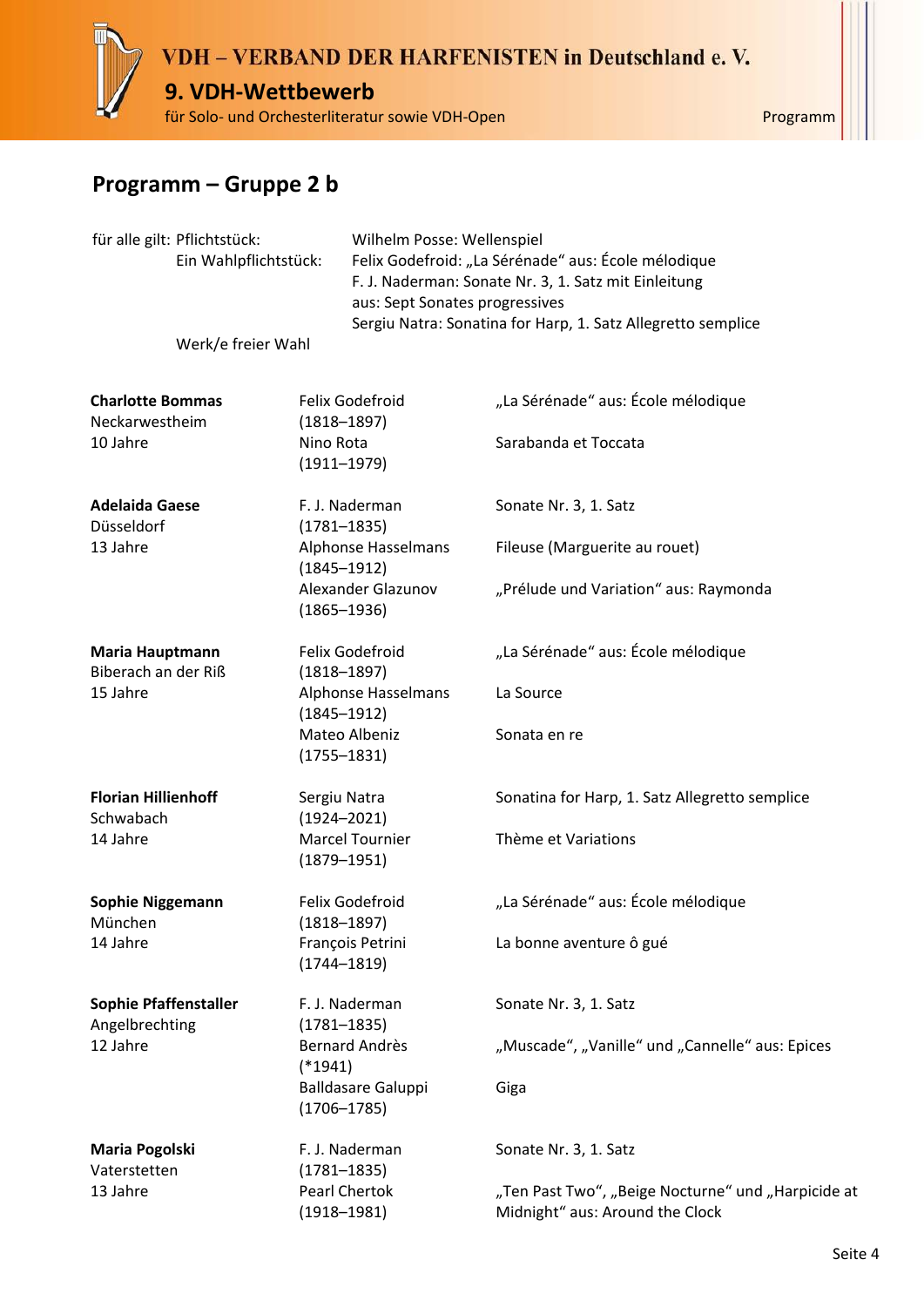#### **9. VDH-Wettbewerb**

für Solo- und Orchesterliteratur sowie VDH-Open Programm

| <b>Miriana Schuster</b><br>Bad Wurzach    | Felix Godefroid<br>$(1818 - 1897)$        | "La Sérénade" aus: École mélodique              |
|-------------------------------------------|-------------------------------------------|-------------------------------------------------|
| 13 Jahre                                  | Fazıl Say<br>$(*1970)$                    | Alla Turca Jazz (Arr.: Ekaterina Afanasieva)    |
|                                           | Alphonse Hasselmans<br>$(1845 - 1912)$    | Feuilles d'Automne                              |
| <b>Emma Singer</b><br><b>Berlin</b>       | Sergiu Natra<br>$(1924 - 2021)$           | Sonatina for Harp, 1. Satz Allegretto semplice  |
| 15 Jahre                                  | Alphonse Hasselmans<br>$(1845 - 1912)$    | La Source                                       |
|                                           | John Thomas<br>$(1826 - 1913)$            | The Minstrel's Adieu to his Native Land         |
| Giedra Julija Tutkute<br>Vilnius, Litauen | Sergiu Natra<br>$(1924 - 2021)$           | Sonatina for Harp, 1. Satz Allegretto semplice  |
| 14 Jahre                                  | Georg Friedrich Händel<br>$(1685 - 1759)$ | Praeludium und Toccata (Arr.: Marcel Grandjany) |
|                                           | Jean-Michel Damase<br>(1928–2013)         | Tango                                           |

| für alle gilt: Ein Wahlpflichtstück: |                                        |                                           | Toshiro Mayuzumi: Rokudan, V. Satz<br>Marcel Tournier: Au Matin - Étude de concert<br>Paul Hindemith: Sonate für Harfe, 3. Satz "Lied" |  |  |
|--------------------------------------|----------------------------------------|-------------------------------------------|----------------------------------------------------------------------------------------------------------------------------------------|--|--|
|                                      | Orchesterstelle:<br>Werk/e freier Wahl |                                           | P.I. Tschaikowsky: Der Nussknacker, 2. Akt, Nr. 12: Blumenwalzer-Kadenz                                                                |  |  |
| Ronja Ehrbar<br>Reken                |                                        | <b>Marcel Tournier</b><br>(1879–1951)     | Au Matin - Étude de concert                                                                                                            |  |  |
| 15 Jahre                             |                                        | Ekaterina Walter-Kühne<br>$(1870 - 1930)$ | Fantaisie sur un thème de l'opéra Eugene Onegin par<br>Peter Tschaikowsky                                                              |  |  |
| <b>Xiaoxiao Gao</b><br>Hamburg       |                                        | <b>Marcel Tournier</b><br>(1879–1951)     | Au Matin - Étude de concert                                                                                                            |  |  |
| 17 Jahre                             |                                        | Georg Friedrich Händel<br>$(1685 - 1759)$ | Konzert B-Dur, 1. Satz, Andante Allegro                                                                                                |  |  |
| Alina Herrmann<br>Haan               |                                        | <b>Marcel Tournier</b><br>(1879–1951)     | Au Matin - Étude de concert                                                                                                            |  |  |
| 14 Jahre                             |                                        | David Watkins<br>(*1938)                  | <b>Petite Suite</b>                                                                                                                    |  |  |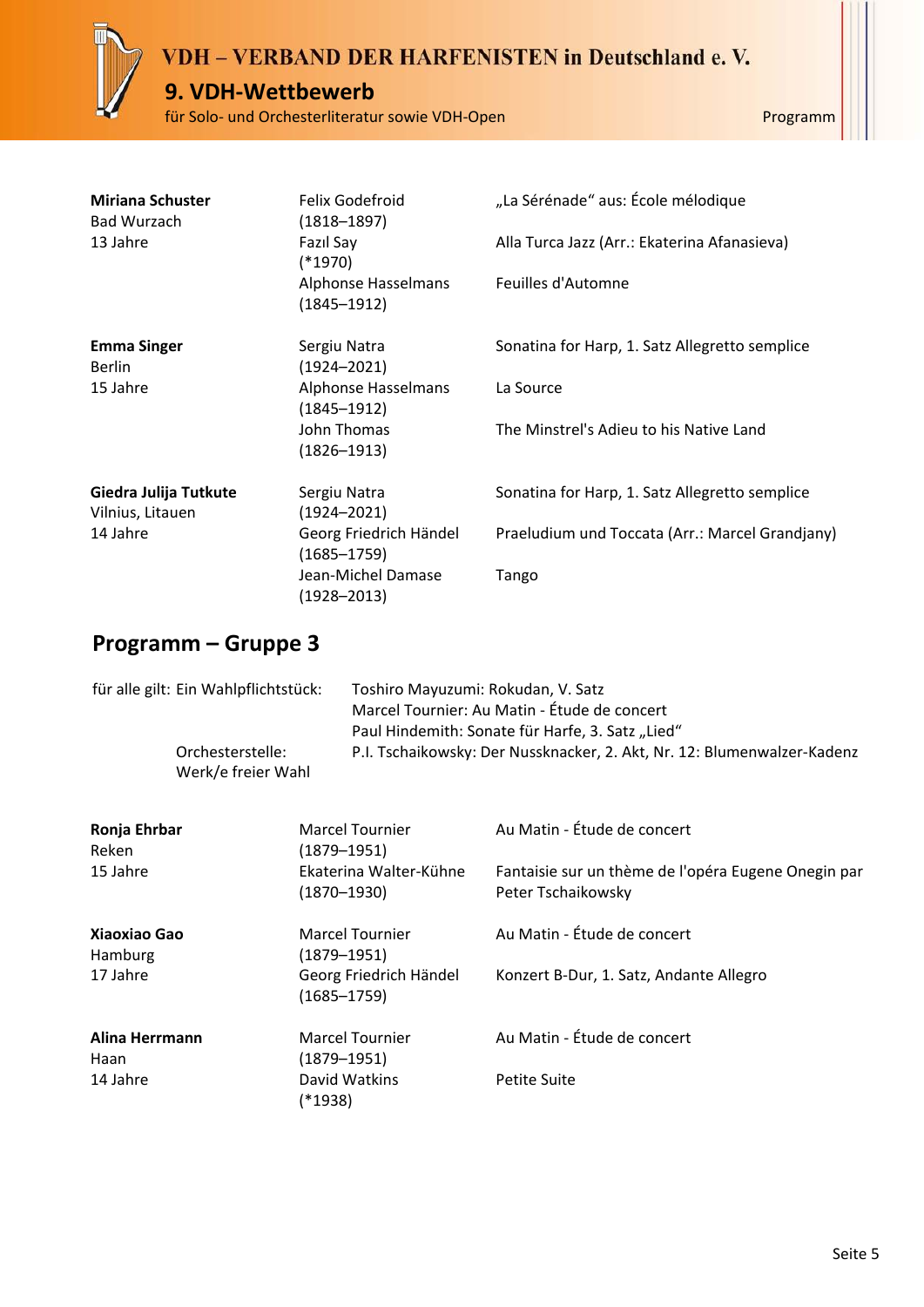#### **9. VDH-Wettbewerb**

für Solo- und Orchesterliteratur sowie VDH-Open Programm

| Amélie Schöpf<br>Stuttgart                | <b>Marcel Tournier</b><br>$(1879 - 1951)$ | Au Matin - Étude de concert             |
|-------------------------------------------|-------------------------------------------|-----------------------------------------|
| 16 Jahre                                  | Marcel Grandjany<br>$(1891 - 1975)$       | Souvenirs pour harpe                    |
|                                           | Georg Friedrich Händel<br>$(1685 - 1759)$ | Konzert B-Dur, 1. Satz, Andante Allegro |
|                                           | Paul Patterson<br>$(*1947)$               | "Tarantula" aus: Spiders                |
| <b>Maximilian Treller</b><br>Wuppertal    | <b>Marcel Tournier</b><br>$(1879 - 1951)$ | Au Matin - Étude de concert             |
| 17 Jahre                                  | Nino Rota<br>$(1911 - 1979)$              | "Sarabanda" aus: Sarabanda e Toccata    |
|                                           | Michail Glinka<br>$(1804 - 1857)$         | Nocturne                                |
| <b>Emmi Tzannis</b><br>Wuppertal          | Paul Hindemith<br>$(1895 - 1963)$         | Sonate für Harfe, 3. Satz "Lied"        |
| 14 Jahre                                  | Claude Debussy<br>$(1862 - 1918)$         | Première Arabesque                      |
|                                           | <b>William Croft</b><br>$(1678 - 1728)$   | Ground                                  |
|                                           | Alphonse Hasselmans<br>$(1845 - 1912)$    | La Source                               |
| <b>Annelie Zeretzke</b><br>Castrop-Rauxel | Toshiro Mayuzumi<br>$(1929 - 1997)$       | Rokudan, V. Satz                        |
| 15 Jahre                                  | Albert Zabel<br>$(1835 - 1910)$           | La Source                               |
|                                           | Gerardo Gombau Guerra<br>$(1906 - 1971)$  | Apunte Betico                           |

|                               | für alle gilt: Ein Wahlpflichtstück:<br>Orchesterstellen:<br>Werk/e freier Wahl | Philipp Hersant: Bamyan<br>Jesús Guridi: Viejo Zortzico<br>Marcel Grandjany: Rhapsodie<br>P. I. Tschaikowsky: Schwanensee, 2. Akt, Nr. 13, Kadenz<br>Guiseppe Verdi: Die Macht des Schicksals, Ouvertüre, T. 129 - 148 |                    |
|-------------------------------|---------------------------------------------------------------------------------|------------------------------------------------------------------------------------------------------------------------------------------------------------------------------------------------------------------------|--------------------|
| <b>Felix Hahn</b><br>Weilheim |                                                                                 | Marcel Grandjany<br>$(1891 - 1975)$                                                                                                                                                                                    | Rhapsodie          |
| 20 Jahre                      |                                                                                 | Félix Godefroid<br>(1818–1897)                                                                                                                                                                                         | Carnaval de Venise |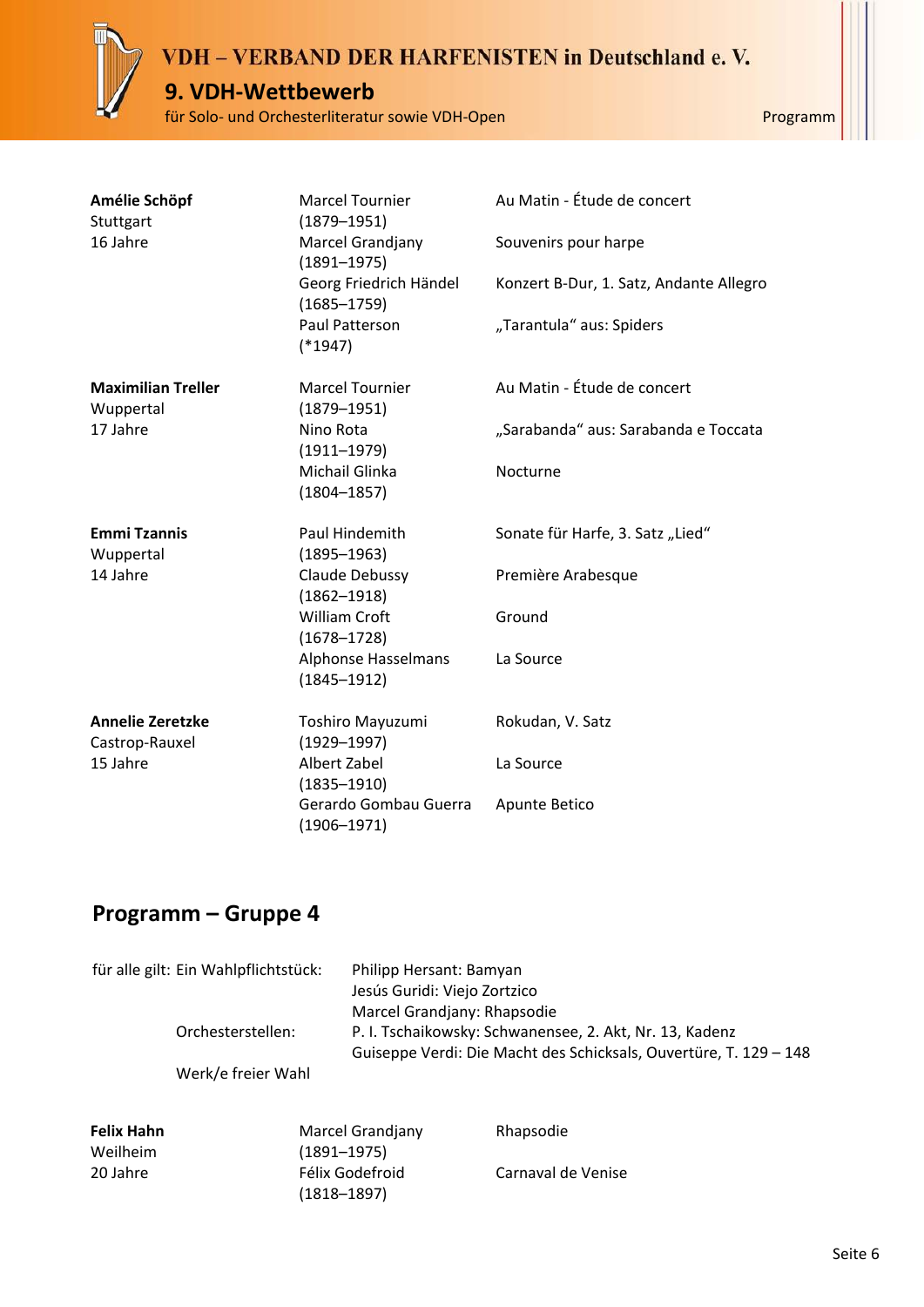#### **9. VDH-Wettbewerb**

für Solo- und Orchesterliteratur sowie VDH-Open Programm

| Norea Nettekoven  |
|-------------------|
| <b>Bad Endorf</b> |
| 21 Jahre          |

**Chiara Sax** Hamburg 20 Jahre

**Ekaterina Schmidt** Hildesheim 20 Jahre

**Sophie Shen** Korschenbroich 18 Jahre

**Pauline Smusch Stuttgart** 19 Jahre

**Lucie Spedicato** Hamburg 20 Jahre

**Pinja Zenk** Unterammergau 19 Jahre

Marcel Grandjany (1891–1975) Benjamin Britten (1913–1976)

Marcel Grandjany (1891–1975) André Caplet (1878–1925)

Jesús Guridi (1886–1961) Felix Godefroid (1818–1897) Domenico Scarlatti (1685–1757)

Jesús Guridi (1886–1961) Gabriel Fauré (1845–1924)

Jesús Guridi (1886–1961) Gabriel Pierné (1863–1937) Mateo Albéniz (1755–1831)

Marcel Grandjany (1891–1975) Joseph Jongen (1873–1953)

Jesús Guridi (1886–1961) Carlos Salzedo (1885–1961)

Rhapsodie Divertissements pour harpe Viejo Zortzico Etude de Concert

Suite für Harfe op. 83

Rhapsodie

Sonate f-moll (K. 466)

Viejo Zortzico

Une châtelaine en sa tour

Viejo Zortzico

Impromptu-Caprice

Sonata in Re

Rhapsodie

Valse pour harpe op. 73

Viejo Zortzico

Variations sur un thème dans le style ancien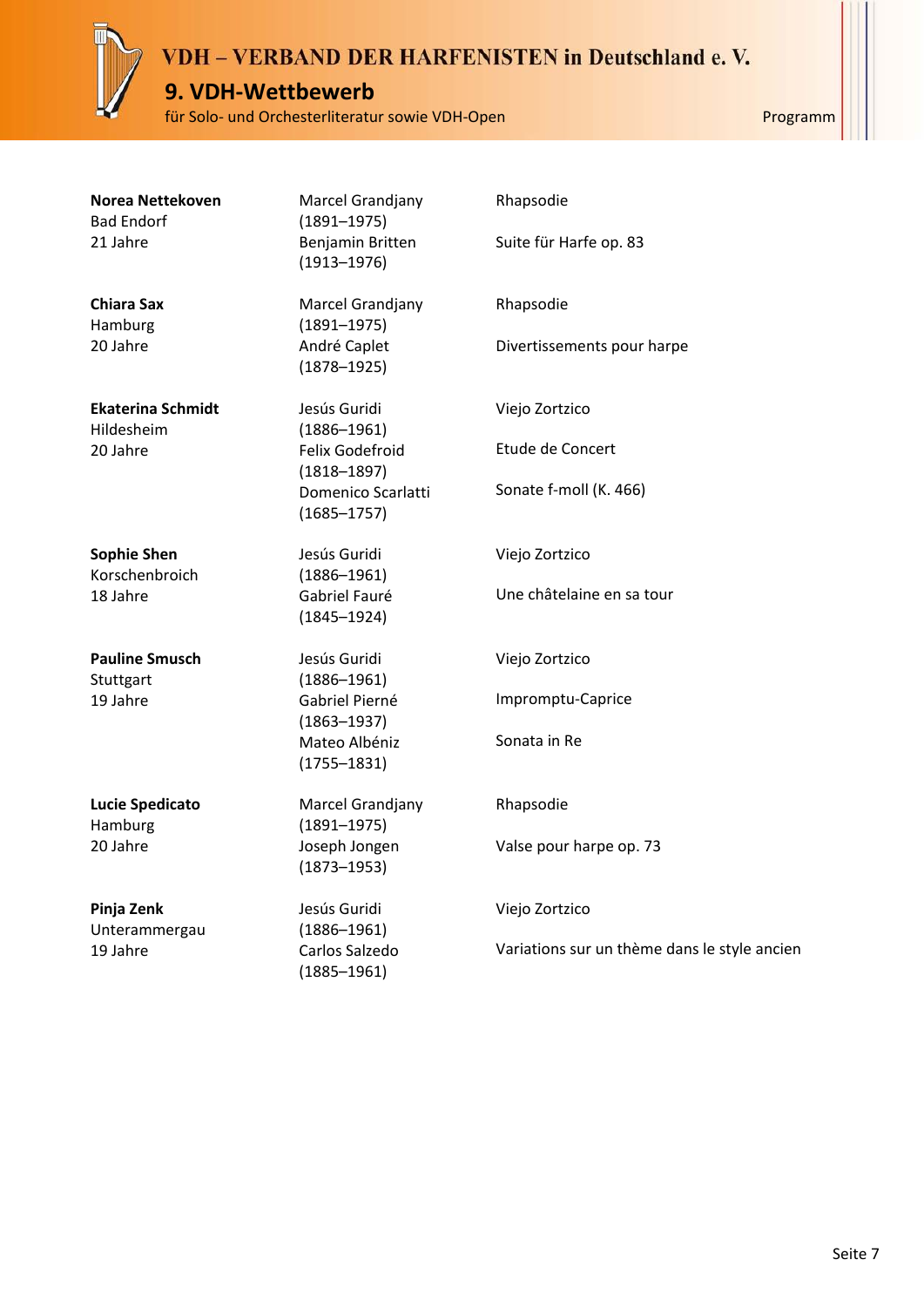# VDH - VERBAND DER HARFENISTEN in Deutschland e.V. **9. VDH-Wettbewerb**

für Solo- und Orchesterliteratur sowie VDH-Open Programm

| für alle gilt: Ein Wahlpflichtstück:<br>Orchesterstellen: |                              |                                             | Jean-Michel Damase: Sicilienne Variée<br>Pierick Houdy: Sonate pour harpe<br>Paul Hindemith: Sonate für Harfe                                                                    |  |  |
|-----------------------------------------------------------|------------------------------|---------------------------------------------|----------------------------------------------------------------------------------------------------------------------------------------------------------------------------------|--|--|
|                                                           |                              |                                             | Richard Strauss: Salome op. 54: Salomes Tanz<br>Benjamin Britten: The Young Persons Guide: Kadenz und Fuge bis J<br>Richard Wagner: Die Walküre, 3. Akt, 3. Szene: "Feuerzauber" |  |  |
|                                                           | Werk/e freier Wahl           |                                             |                                                                                                                                                                                  |  |  |
| <b>Sonia Crisante</b><br>Düsseldorf                       |                              | Paul Hindemith<br>$(1895 - 1963)$           | Sonate für Harfe                                                                                                                                                                 |  |  |
| 22 Jahre                                                  |                              | Marcel Grandjany<br>$(1891 - 1975)$         | Rhapsodie                                                                                                                                                                        |  |  |
| Hamburg                                                   | Séphora Foucher de la Fuente | Jean-Michel Damase<br>$(1928 - 2013)$       | Sicilienne Variée                                                                                                                                                                |  |  |
| 20 Jahre                                                  |                              | André Caplet                                | Divertissement à la française                                                                                                                                                    |  |  |
|                                                           |                              | $(1879 - 1925)$                             | Divertissement à l'espagnol                                                                                                                                                      |  |  |
| Luisa Gabrisch<br>Hamburg                                 |                              | Paul Hindemith<br>$(1895 - 1963)$           | Sonate für Harfe                                                                                                                                                                 |  |  |
| 21 Jahre                                                  |                              | Henriette Renié<br>$(1875 - 1956)$          | Pièce Symphonique                                                                                                                                                                |  |  |
| Johanna Dorothea Görißen<br>Walsrode                      |                              | Paul Hindemith<br>$(1895 - 1963)$           | Sonate für Harfe                                                                                                                                                                 |  |  |
| 20 Jahre                                                  |                              | Franz Liszt<br>$(1811 - 1886)$              | Un Sospiro (Arr.: Henriette Renié)                                                                                                                                               |  |  |
|                                                           |                              | F. Mendelssohn Bartholdy<br>$(1809 - 1847)$ | "Praeludium Nr. 1 e-moll" aus: Sechs Praeludien und<br>Fugen op. 35                                                                                                              |  |  |
| Serafina Jaffé<br>Stahnsdorf                              |                              | Paul Hindemith<br>$(1895 - 1963)$           | Sonate für Harfe                                                                                                                                                                 |  |  |
| 22 Jahre                                                  |                              | Michail Glinka/Mily Balakirev<br>(19. Jhd.) | The Lark                                                                                                                                                                         |  |  |
| Emilia Kalfova<br>Schorndorf                              |                              | Paul Hindemith<br>$(1895 - 1963)$           | Sonate für Harfe                                                                                                                                                                 |  |  |
| 25 Jahre                                                  |                              | Marcel Grandjany<br>$(1891 - 1975)$         | Children's Hour (Suite op. 25)                                                                                                                                                   |  |  |
| Lotte Krüger<br>Karlsruhe                                 |                              | Paul Hindemith<br>$(1895 - 1963)$           | Sonate für Harfe                                                                                                                                                                 |  |  |
| 22 Jahre                                                  |                              | <b>Marcel Tournier</b><br>$(1879 - 1951)$   | "La Volière Magique" und "La Danse du Moujik"<br>aus der Suite Nr. 4 op. 39                                                                                                      |  |  |
| <b>Rosetta Schade</b><br>Hamburg                          |                              | Pierick Houdy<br>$(1929 - 2021)$            | Sonate pour harpe                                                                                                                                                                |  |  |
| 22 Jahre                                                  |                              | <b>Franz Liszt</b><br>$(1811 - 1886)$       | Un Sospiro - Caprice poétique Nr. 3                                                                                                                                              |  |  |